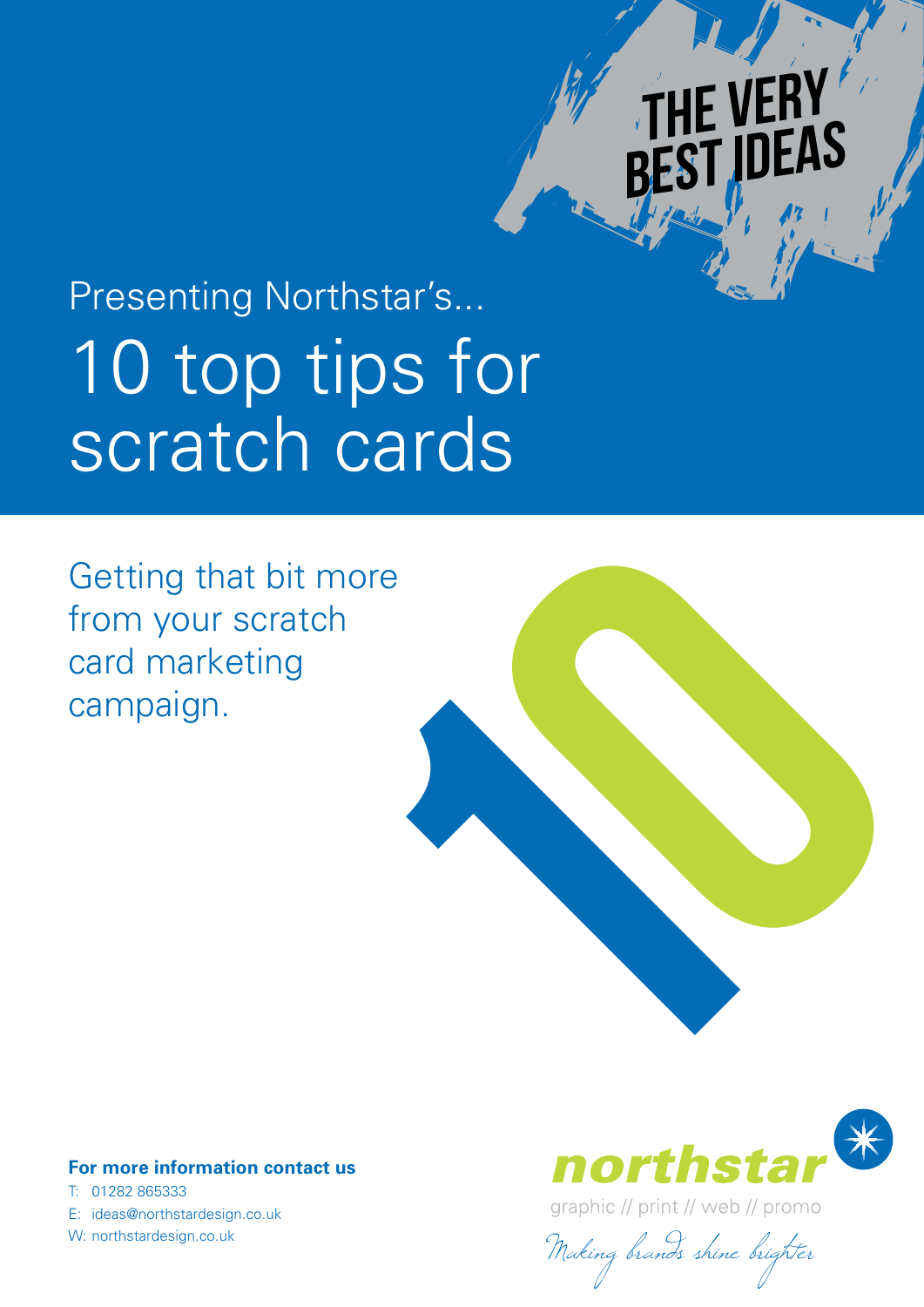# Give a Little - Get a lot back?

Scratch cards can be seen as quite a simple marketing device, maybe even 'gimmicky'? But in the right hands and with a little forward planning they can become an immensely powerful marketing tool.

Here we give you 10 Top Tips for getting more from the humble scratch card. You will find that just by giving away a little (in prizes) you can get a lot back in customer loyalty, brand awareness and customer data.

Delivered by hand is best<br>
Scratch cards that are har<br>
point of purchase, in-store<br>
to be used than these that are Scratch cards that are hand delivered to the recipient such as given out at the point of purchase, in-store, on a trade stand or at an event are far more likely to be used than those that are placed as magazine tip-ins or left in dispensers for people to pick up.

The physical act of giving sure does pay dividends!

Does it work well with your branding?<br>
Scratch cards can sometimes be percent<br>
in the wrong context or environment. Scratch cards can sometimes be perceived as 'gimmicky', but only if used in the wrong context or environment. Recipients may not see the relevancy if it is totally at odds with the buisnesses work environment, branding and normal customer experience. Ensure it suits your brand and is carefully targeted.

# Use it as a customer data collection device Scratch cards can be a great customer data collection device. If you're giving something away the recipient may be willing to give you in exchange their email or phone number (filled in on the card reverse or on line). It's easy to implement and you gain important customer information for future marketing.

# Keep it simple<br>Consider the g<br>- are they a su Consider the game - is it simple to understand and play? Consider the prizes - are they a suitable incentive/reward for further customer action, or are they a bit of a let-down? Consider the delivery of the prize - waiting for a prize or following a convoluted process to claim it may cause frustration - Everyone loves an instant win.

# Give them an online access code and generate traffic to your website and generate sales

Use scratch cards as a method of distributing online access codes and vouchers. A card could be given as a £5 voucher containing a unique access code (under the scratch panel). These codes can only be redeemed on your website and codes can only be used once. You make a sale and more importantly will have gathered a valuable customer profile.

T: 01282 865333

- E: ideas@northstardesign.co.uk
- W: northstardesign.co.uk



**Ticking lots of boxes** It's an attractive design. It's in keeping with the youthful company brand image. It's a simple offer / reward. It engages the customer.



You've given a little, now get something back of valuable customer data.